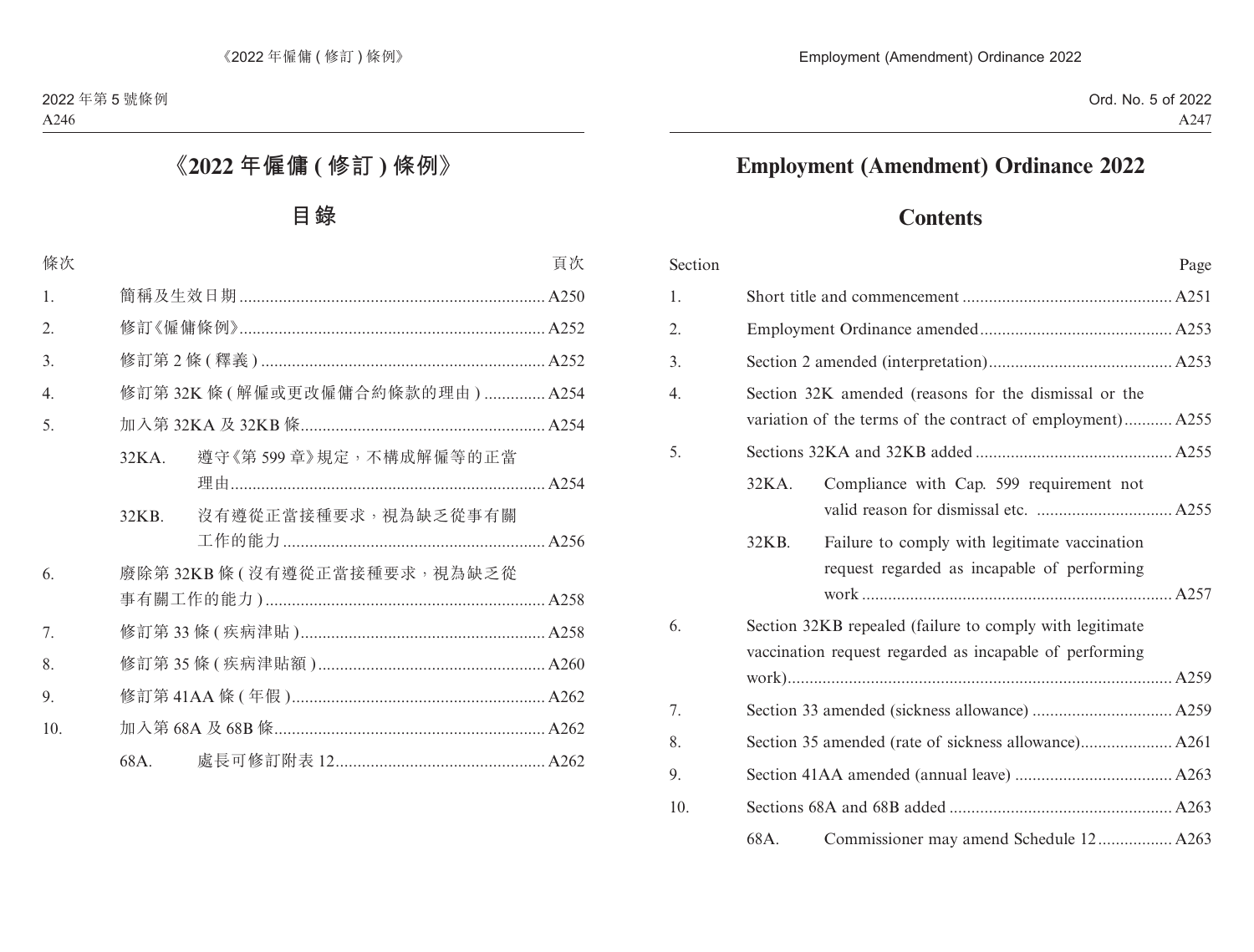|                | Ord. No. 5 of 2022                                          |
|----------------|-------------------------------------------------------------|
|                | A249                                                        |
| Section        | Page                                                        |
| 68B.           | Commissioner may amend Schedule 13 A263                     |
| 11.<br>Section | (Commissioner may amend<br>repealed<br>68B                  |
|                |                                                             |
| 12.            |                                                             |
| 13.            |                                                             |
| Schedule 12    |                                                             |
| Schedule 13    |                                                             |
| 14.            | Schedule 13 repealed (legitimate vaccination request)  A277 |
|                |                                                             |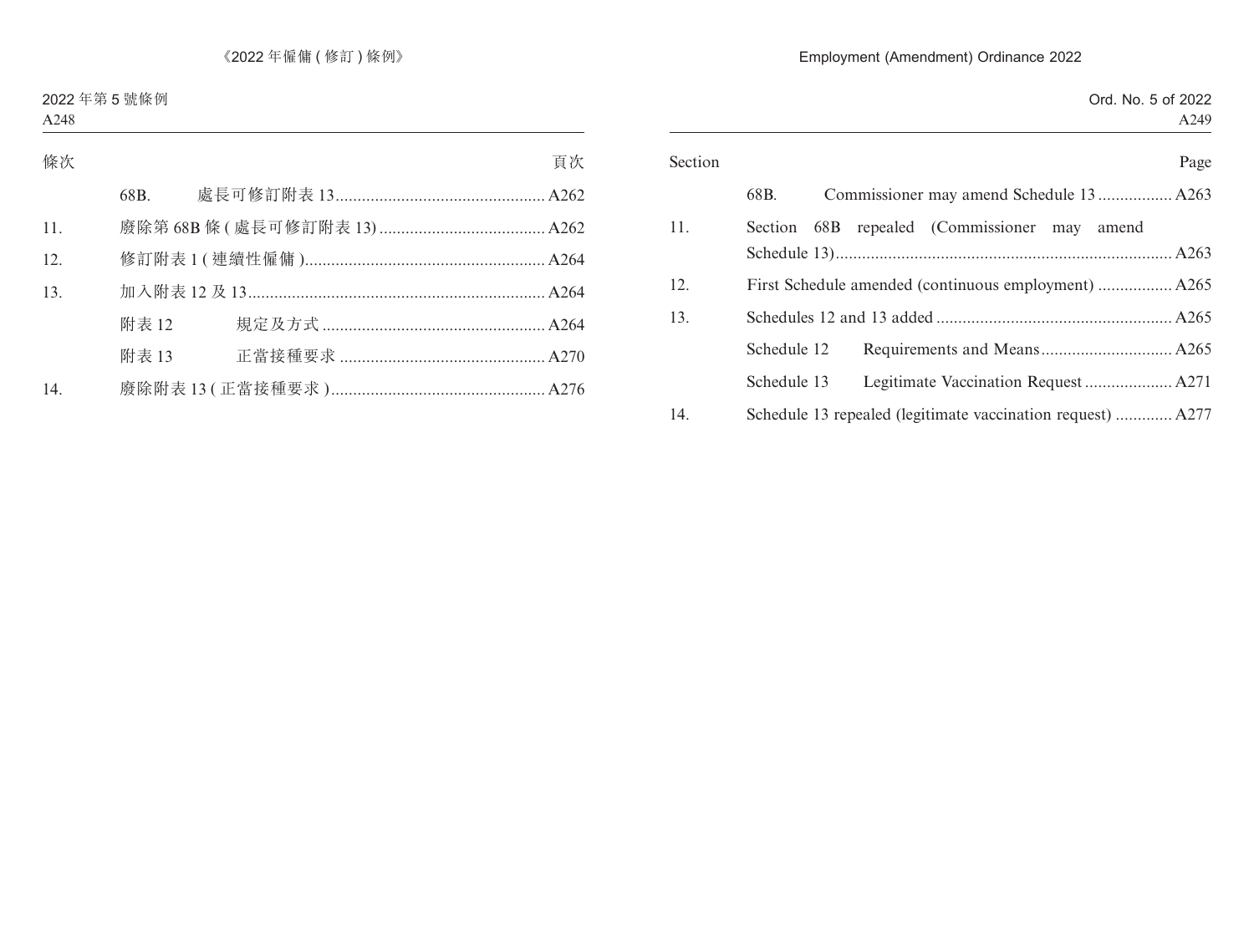Section 1

Ord. No. 5 of 2022 A251

#### **HONG KONG SPECIAL ADMINISTRATIVE REGION**

#### ORDINANCE No. 5 OF 2022



Carrie LAM Chief Executive 16 June 2022

An Ordinance to amend the Employment Ordinance to regard a day on which an employee (*affected employee*) is subject to any restriction on movement imposed under the Prevention and Control of Disease Ordinance as a sickness day; to provide for sickness allowance to be paid to the affected employee under certain circumstances; to provide that it is not a valid reason to dismiss an employee or vary the terms of the employee's contract of employment on the ground of the employee being an affected employee; to provide that it is a valid reason to dismiss an employee (other than an employee that falls within a specified category) or vary the terms of the employee's contract of employment if he or she refuses to produce proof of vaccination after a request is made by the employer; and to provide for related matters.

[17 June 2022]

Enacted by the Legislative Council.

**1. Short title and commencement**

(1) This Ordinance may be cited as the Employment (Amendment) Ordinance 2022.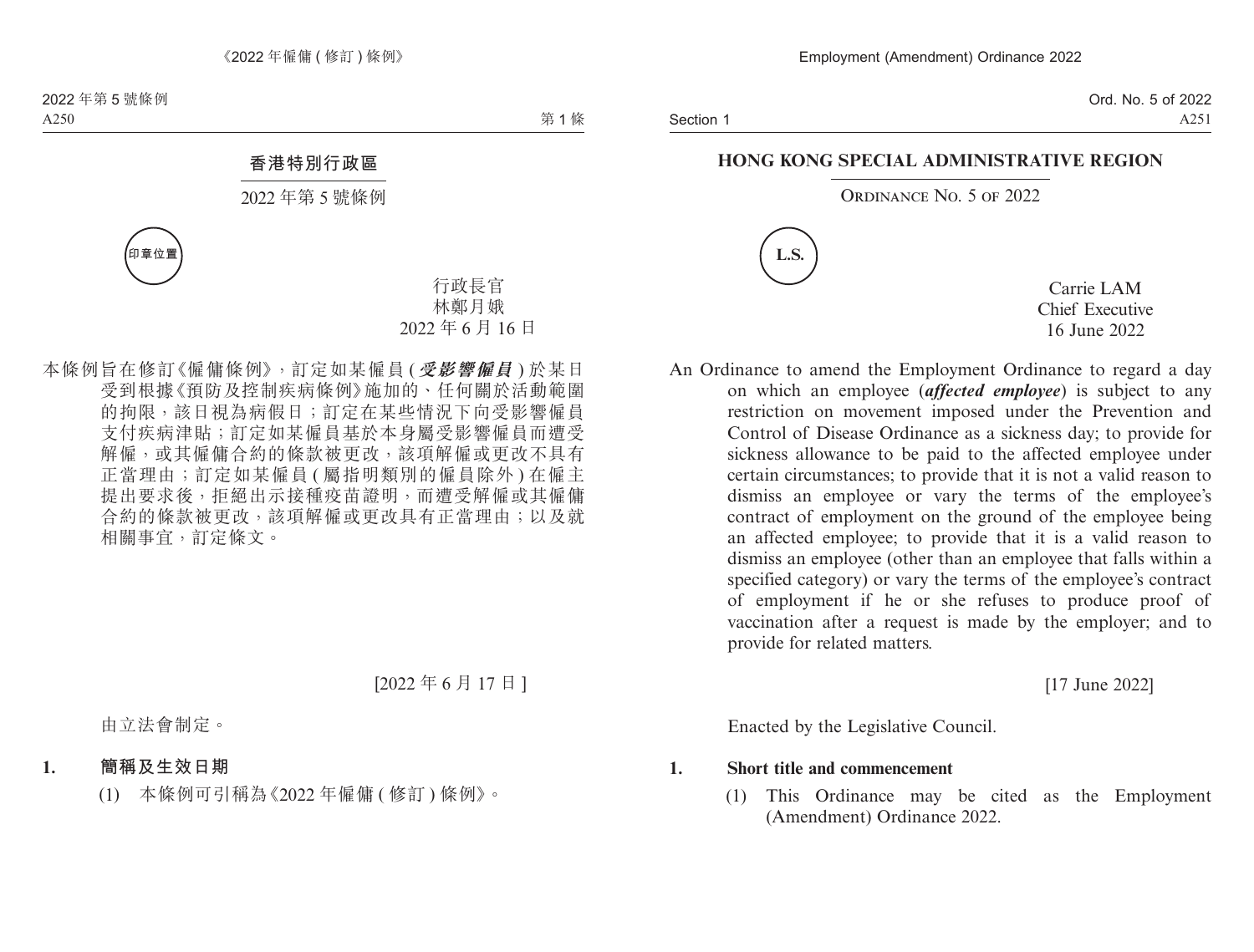|           | Ord. No. 5 of 2022 |
|-----------|--------------------|
| Section 2 | A253               |

- (2) Subject to subsection (3), this Ordinance comes into operation on the day on which it is published in the Gazette.
- (3) Sections 4(2), 6, 11 and 14 come into operation on a day to be appointed by the Commissioner for Labour by notice published in the Gazette.

#### **2. Employment Ordinance amended**

The Employment Ordinance (Cap. 57) is amended as set out in sections 3 to 14.

#### **3. Section 2 amended (interpretation)**

 $(1)$  Section 2(1)—

#### **Repeal the definition of** *sickness day*

#### **Substitute**

"*sickness day* (病假日)—

- (a) means a day on which an employee is absent from the employee's work by reason of the employee being unfit for work on account of injury or sickness; and
- (b) includes a day on which an employee is absent from the employee's work by reason of the employee's compliance with a Cap. 599 requirement;".
- $(2)$  Section  $2(1)$ —

#### **Add in alphabetical order**

"*Cap. 599 requirement* (《第599章》規定) means a requirement set out in Part 1 of Schedule 12 that imposes a restriction on movement;".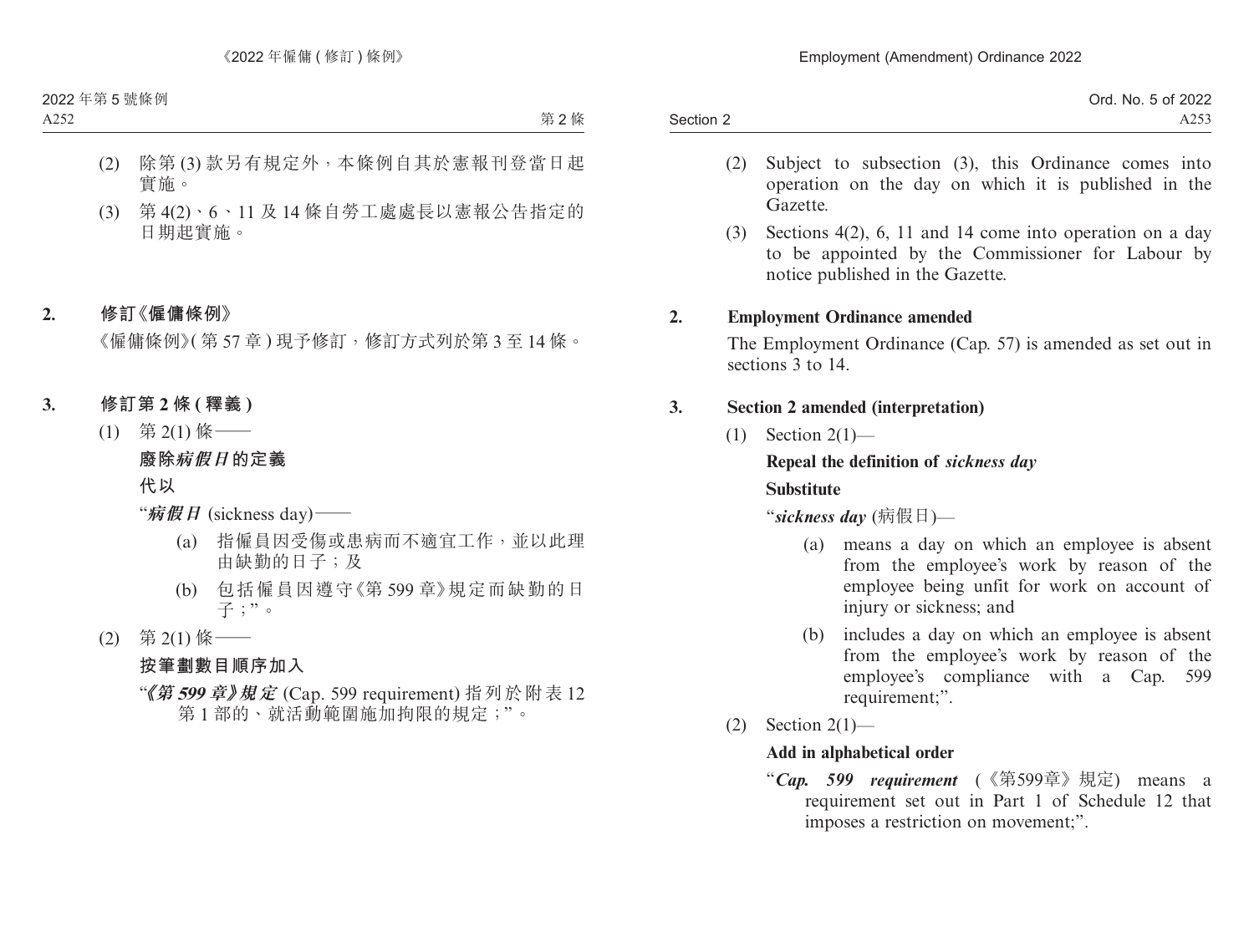|           | Ord. No. 5 of 2022 |
|-----------|--------------------|
| Section 4 | A255               |

#### **4. Section 32K amended (reasons for the dismissal or the variation of the terms of the contract of employment)**

(1) Section 32K(b), before "the capability"—

#### **Add**

"subject to section 32KB,".

 $(2)$  Section 32K $(b)$ —

#### **Repeal**

"subject to section 32KB,".

(3) Section 32K(b)—

#### **Repeal**

"which he"

#### **Substitute**

"that the employee".

#### **5. Sections 32KA and 32KB added**

After section 32K—

#### **Add**

#### "**32KA. Compliance with Cap. 599 requirement not valid reason for dismissal etc.**

- (1) This section applies in relation to an employee who is subject to a Cap. 599 requirement, and is dismissed or has the terms of the employee's contract of employment varied by the employer.
- (2) In determining for the purposes of this Part whether the employer has a valid reason for the dismissal of the employee or the variation of the terms of the employee's contract of employment within the meaning of section 32K, the employee's absence from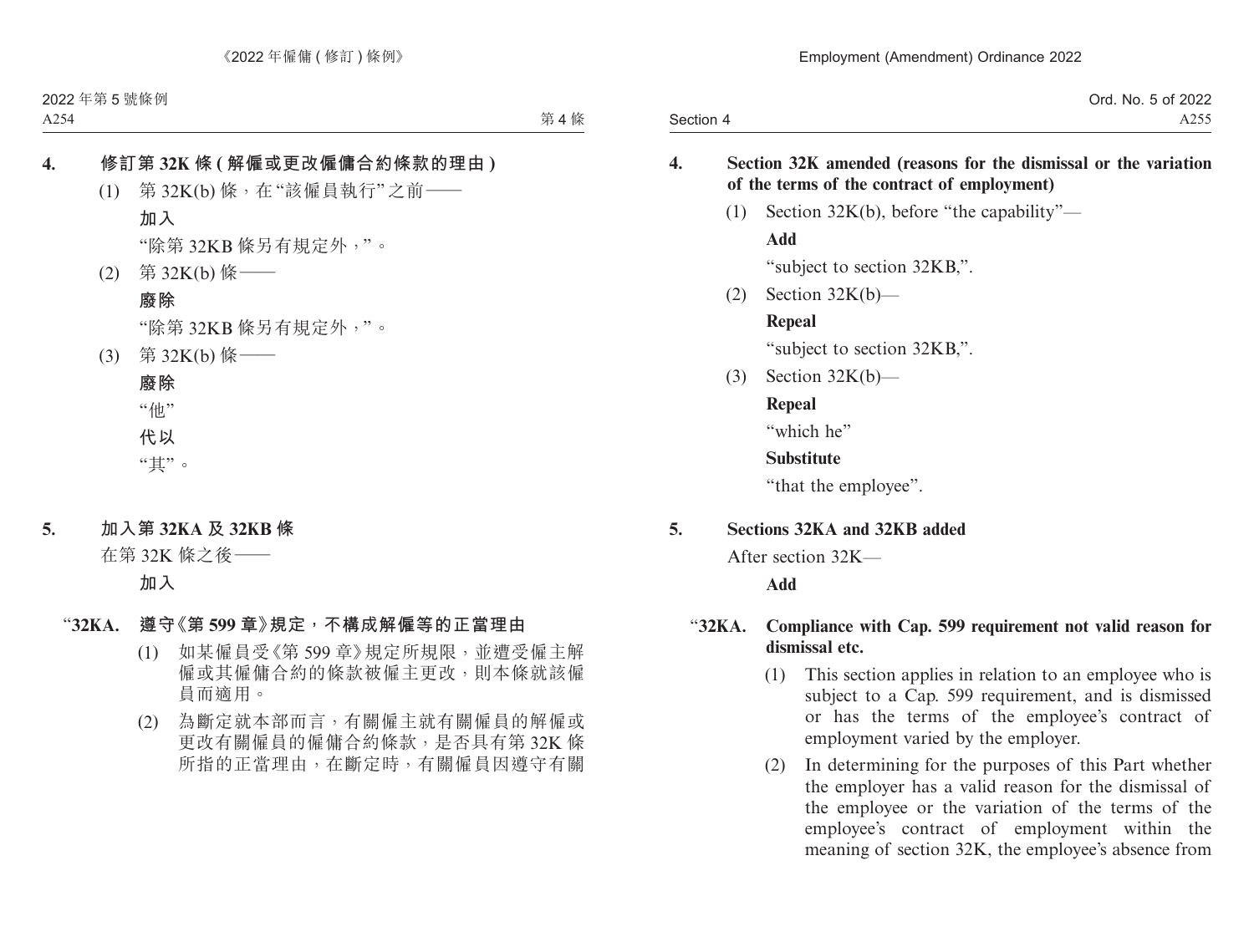|           | f 2022<br>$-$<br>Ord.<br>.5 of<br>No. |
|-----------|---------------------------------------|
| Section 5 | $\sim$ $\sim$ $\sim$<br>ر عد          |

work due to the employee's compliance with the Cap. 599 requirement does not constitute a valid reason for the dismissal or variation.

#### **32KB. Failure to comply with legitimate vaccination request regarded as incapable of performing work**

- (1) For the purposes of section 32K(b), an employee who fails to comply with a legitimate vaccination request made to the employee by his or her employer is regarded as being incapable of performing work of the kind that the employee was employed by the employer to do.
- (2) For subsection (1), a legitimate vaccination request is made to the employee (*subject employee*) by the employer if—
	- (a) a written request that meets all the conditions set out in Part 1 of Schedule 13 is made to the subject employee by the employer; and
	- (b) if any other employee (*fellow employee*) of the employer performs work the nature of which is the same as, or similar to, that of the subject employee's work—a written request that meets all the conditions set out in Part 1 of Schedule 13 is made to every fellow employee by the employer.
- (3) Without limiting the ways in which a written request is made for the purposes of subsection (2), a written request is so made to an employee if there is posted in a conspicuous place at the place of employment a notice that—
	- (a) contains the request; and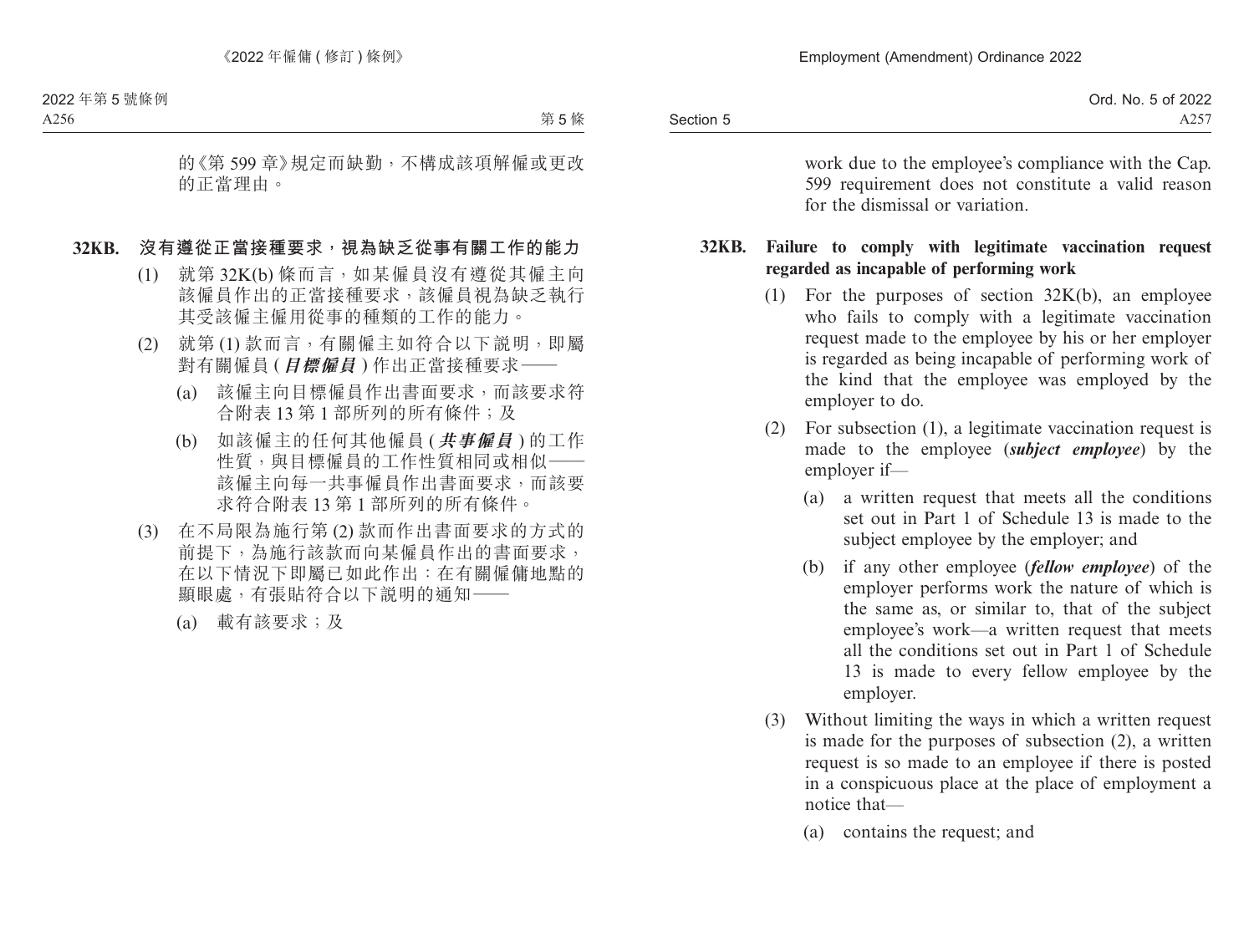- (b) is addressed to all the employees, or a group of employees to which the employee belongs, of the employer.".
- **6. Section 32KB repealed (failure to comply with legitimate vaccination request regarded as incapable of performing work)** Section 32KB—

**Repeal the section.**

#### **7. Section 33 amended (sickness allowance)**

(1) Section 33(5)(a), after "subject to"—

#### **Add**

"paragraph (ab) and".

(2) After section  $33(5)(a)$ —

#### **Add**

- "(ab) (if the employee is absent from work due to the employee's compliance with a Cap. 599 requirement) subject to subsection (8), unless such day is shown, by any of the means specified in Part 2 of Schedule 12, to be a day on which the employee is subject to the Cap. 599 requirement;
	- (ac) if the employee is subject to a Cap. 599 requirement due to the employee's serious and wilful misconduct;".
- (3) Section 33(5A), before "entered"—

### **Add**

"(other than any sickness day that falls within paragraph (b) of the definition of *sickness day* in section 2(1))".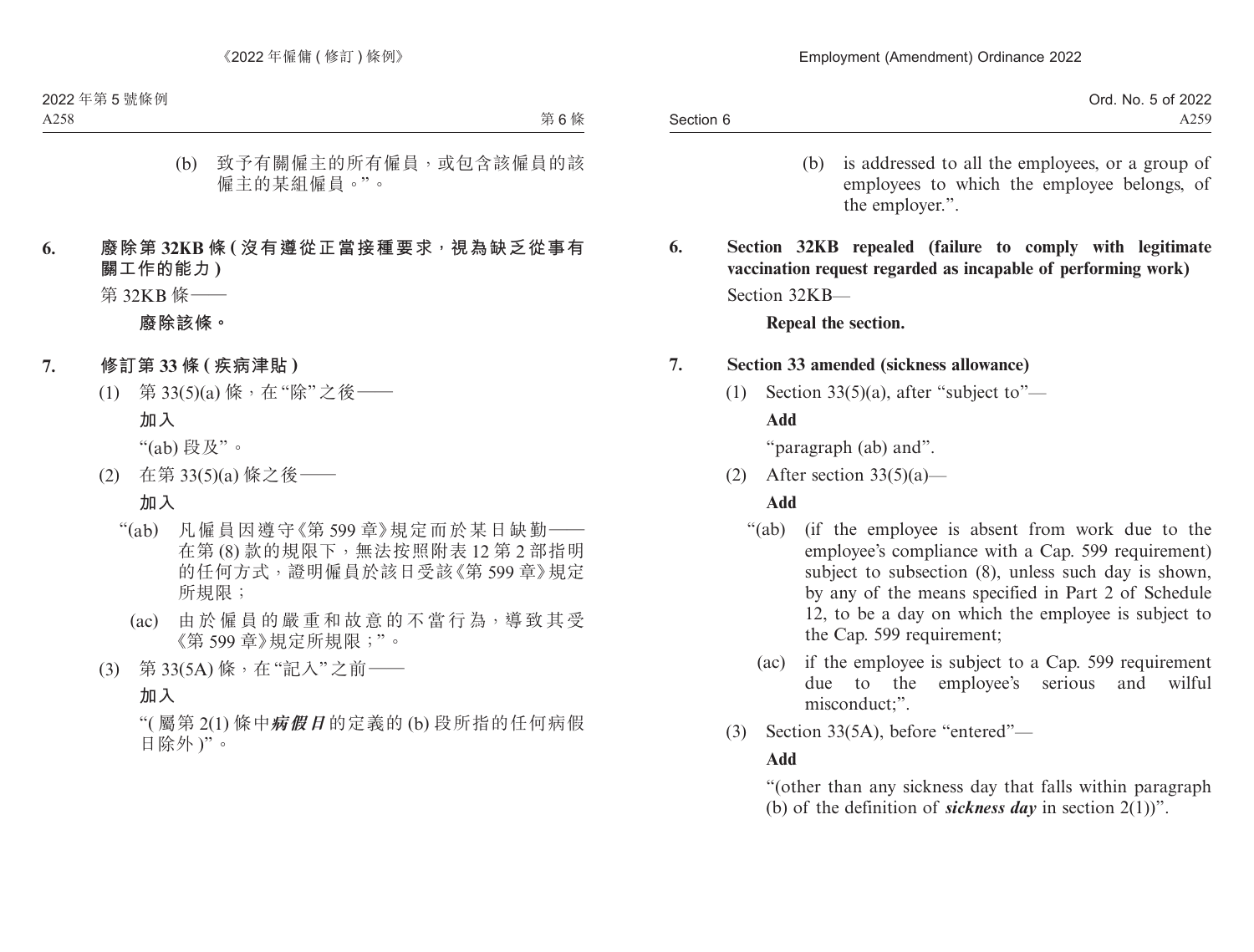|           | Ord. No. 5 of 2022 |
|-----------|--------------------|
| Section 8 | A261               |

(4) After section 33(7)—

### **Add**

- "(8) An employee is entitled to sickness allowance in respect of a sickness day that falls within paragraph (b) of the definition of *sickness day* in section 2(1) only if—
	- (a) the period of the employee's absence from work lasts for 4 or more consecutive days; and
	- (b) the sickness day falls on or after the specified date.
	- (9) For the purposes of subsection (8), it does not matter—
		- (a) whether the period of the employee's absence from work begins before the specified date;
		- (b) whether the period relates to more than one Cap. 599 requirement; and
		- (c) whether the period relates to more than one order, notice, declaration, direction or other instruction or request (however described) made, issued, published or given under the Prevention and Control of Disease Ordinance (Cap. 599).
- $(10)$  In subsections  $(8)$  and  $(9)$ 
	- *specified date* (指明日期) means the day on which the Employment (Amendment) Ordinance 2022 (5 of 2022) is published in the Gazette.".

### **8. Section 35 amended (rate of sickness allowance)**

Section 35(2)—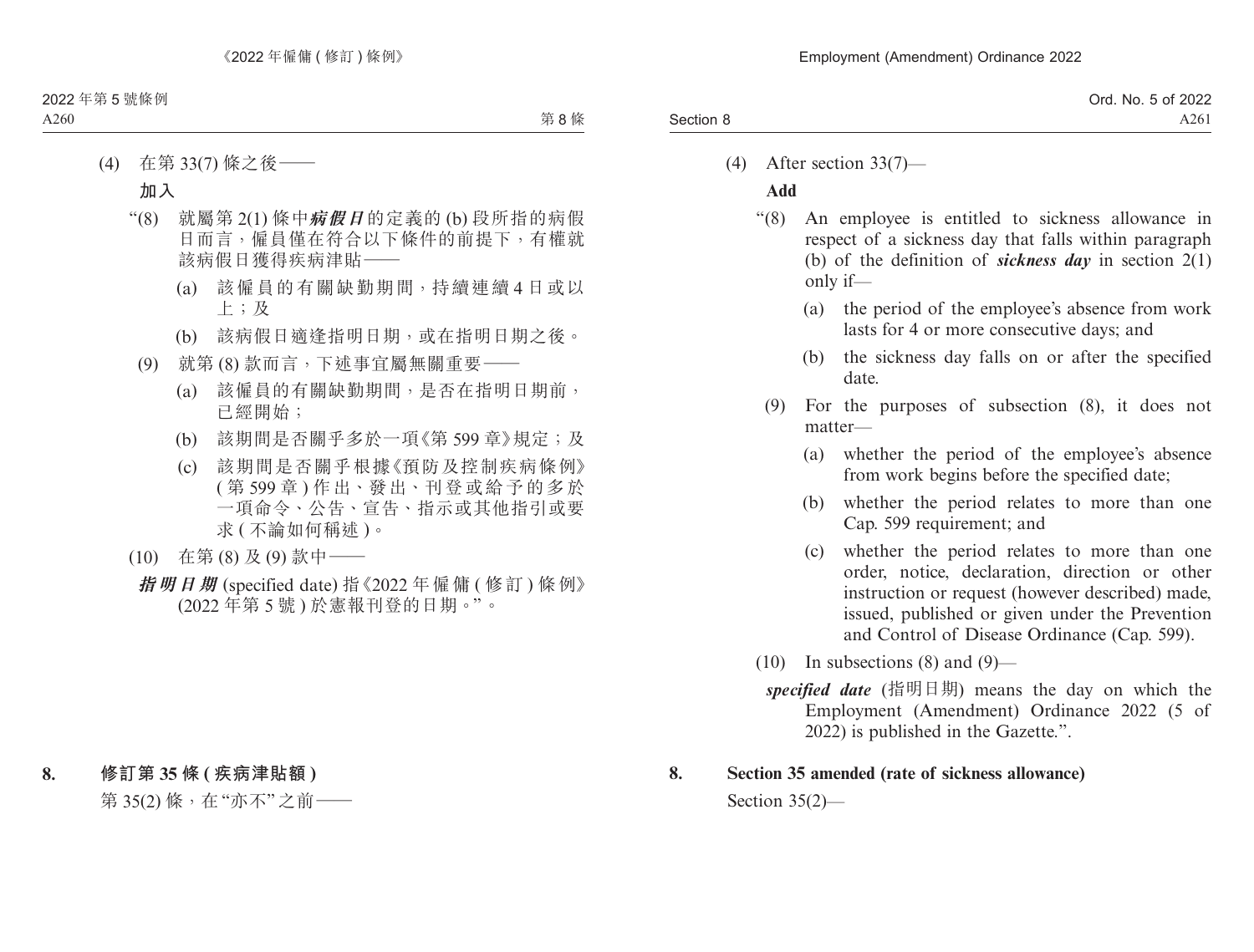|           | Ord. No. 5 of 2022 |
|-----------|--------------------|
| Section 9 | A263               |

#### **Repeal**

"he not been sick"

#### **Substitute**

"the employee not been sick or injured or absent from work due to the employee's compliance with a Cap. 599 requirement".

#### **9. Section 41AA amended (annual leave)**

Section 41AA(7), after "injury"—

**Add**

"or absence from work due to the employee's compliance with a Cap. 599 requirement".

#### **10. Sections 68A and 68B added**

After section 68—

#### **Add**

#### "**68A. Commissioner may amend Schedule 12**

The Commissioner may, by notice published in the Gazette, amend Schedule 12.

#### **68B. Commissioner may amend Schedule 13**

The Commissioner may, by notice published in the Gazette, amend Schedule 13.".

### **11. Section 68B repealed (Commissioner may amend Schedule 13)** Section 68B—

**Repeal the section.**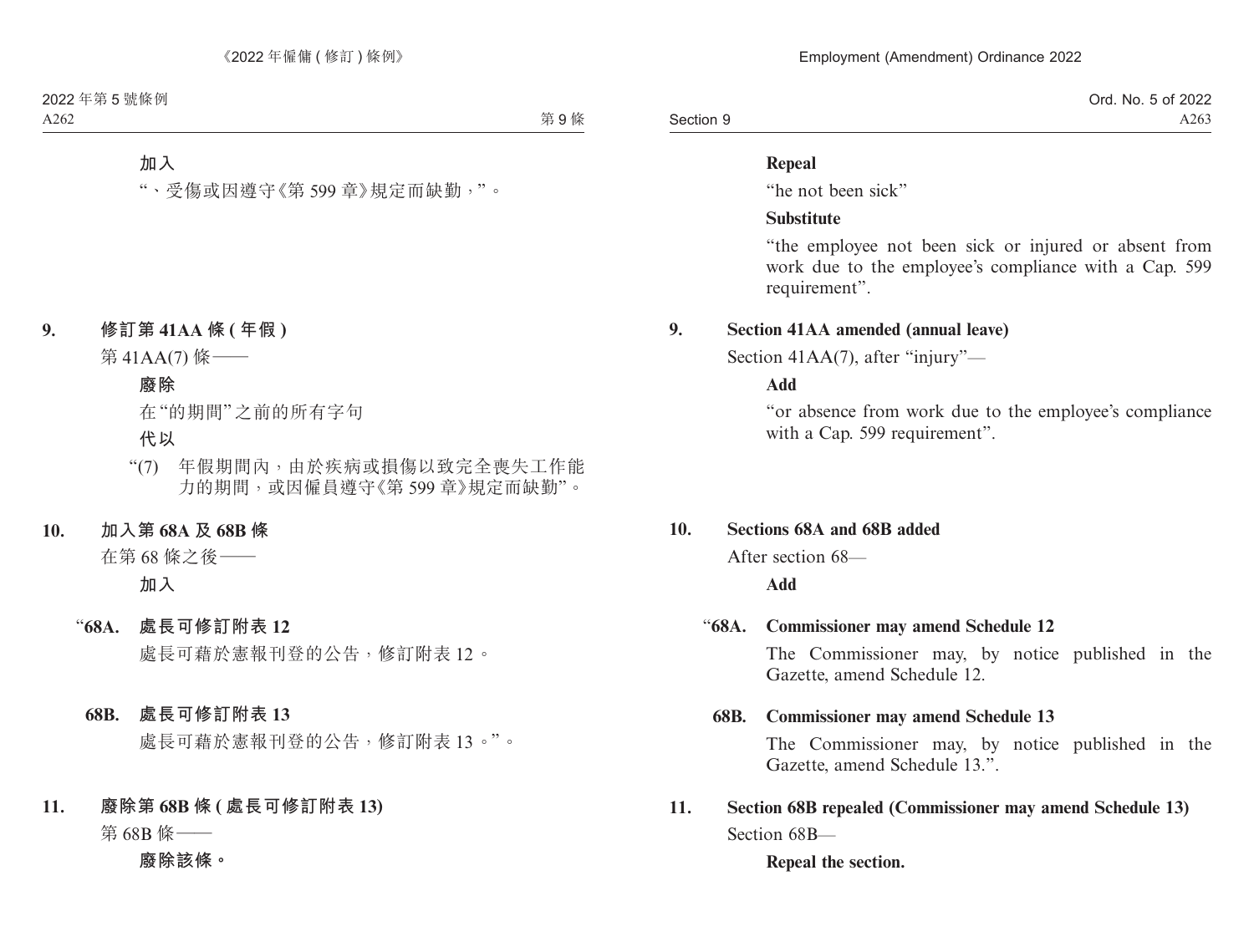Section 12 Ord. No. 5 of 2022 A265

#### **12. First Schedule amended (continuous employment)**

(1) First Schedule, paragraph 3(2)(a)— **Repeal**

 $\cdots$  or"

#### **Substitute a semicolon.**

(2) First Schedule, after paragraph 3(2)(a)—

**Add**

"(ab) absent from work due to the employee's compliance with a Cap. 599 requirement; or".

#### **13. Schedules 12 and 13 added**

The Ordinance—

**Add**

### "**Schedule 12**

[ss. 2, 33 & 68A]

### **Requirements and Means**

### **Part 1**

### **Cap. 599 Requirements**

- 1. The requirements under sections 22(4), 23(3) and 29(2)(b) of the Prevention and Control of Disease Regulation (Cap. 599 sub. leg. A) where the employee—
	- (a) is placed under quarantine or isolation under that Regulation; or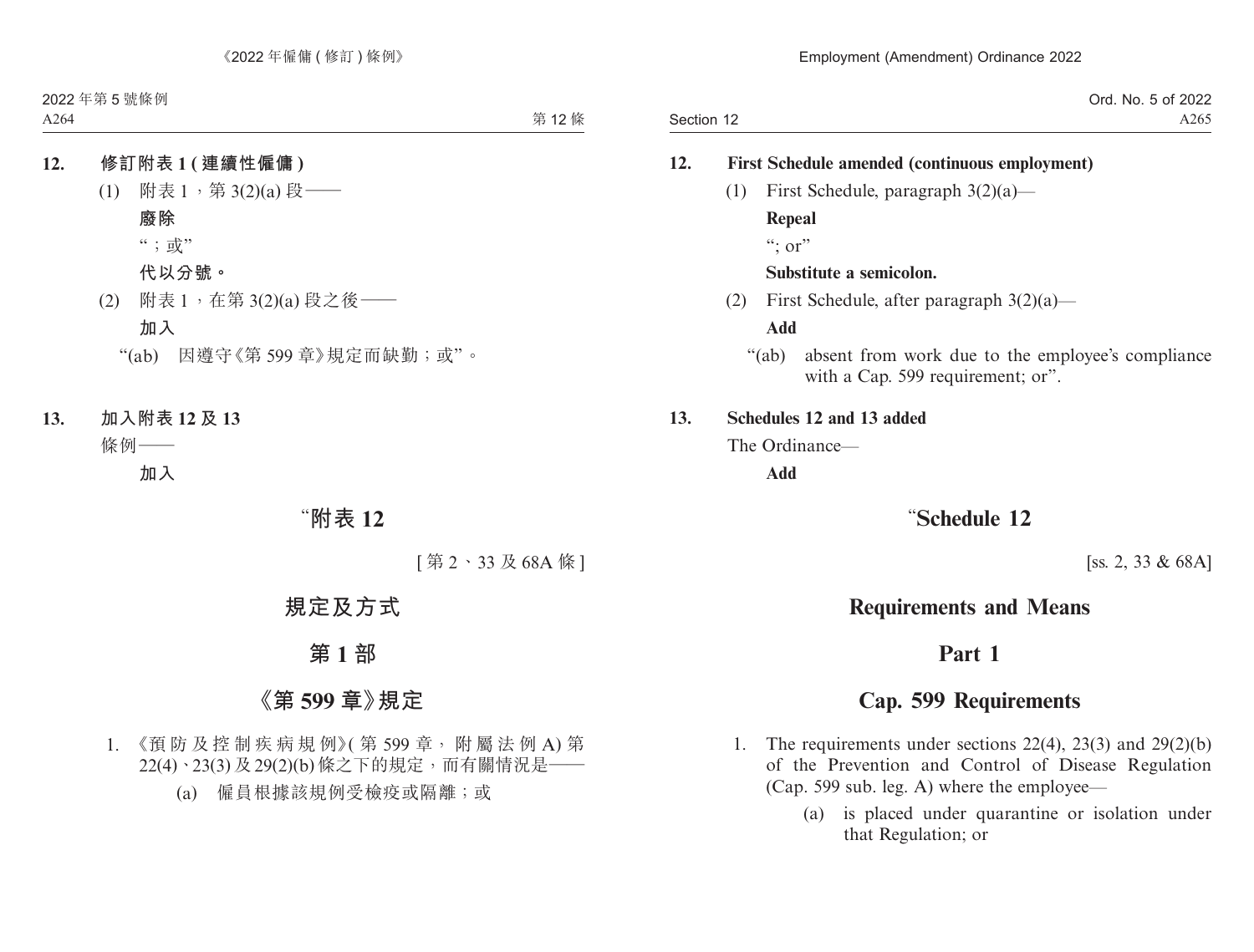|            | Ord. No. 5 of 2022 |
|------------|--------------------|
| Section 13 | A267               |

- (b) is within a place that is placed under isolation under that Regulation.
- 2. The requirement not to leave a particular place under a compulsory testing notice published under section 10(1) of the Prevention and Control of Disease (Compulsory Testing for Certain Persons) Regulation (Cap. 599 sub. leg. J) (*Cap. 599J*).
- 3. The requirement not to leave a particular place under a compulsory testing order made under section 14(2) of Cap. 599J.
- 4. The requirement not to leave any restricted premises (as defined by section 19A of Cap. 599J) imposed under section 19C(1) of Cap. 599J.

## **Part 2**

# **Means Specified for purposes of Section 33(5)(ab)**

- 1. The means specified for the purposes of section  $33(5)(ab)$ are—
	- (a) a document (in hard copy form or electronic form)—
		- (i) issued by a public officer or any person on behalf of the Government; and
		- (ii) that shows the prescribed information relating to the employee;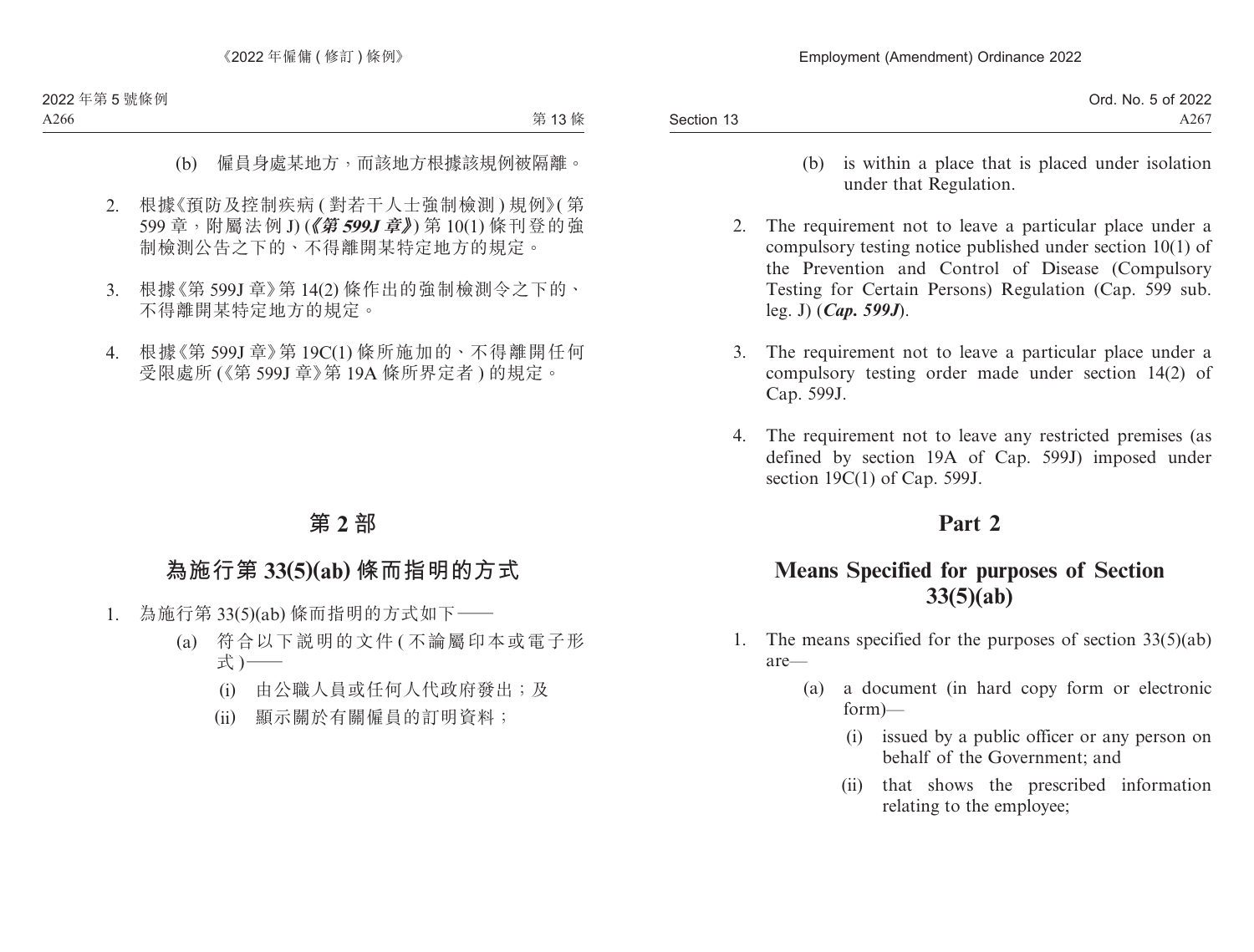- (b) electronic data—
	- (i) access to which can be obtained, by telecommunications, in a manner specified by a public officer; and
	- (ii) that shows the prescribed information relating to the employee.
- 2. In section 1 of this Part—

*prescribed information* (訂明資料) means—

- (a) the name of the employee who is subject to the Cap. 599 requirement mentioned in section 33(5)(ab) (or information that could identify the identity of the employee);
- (b) the type of the restriction imposed by that requirement; and
- (c) the commencement date and the expiry date of the period for the restriction imposed by that requirement.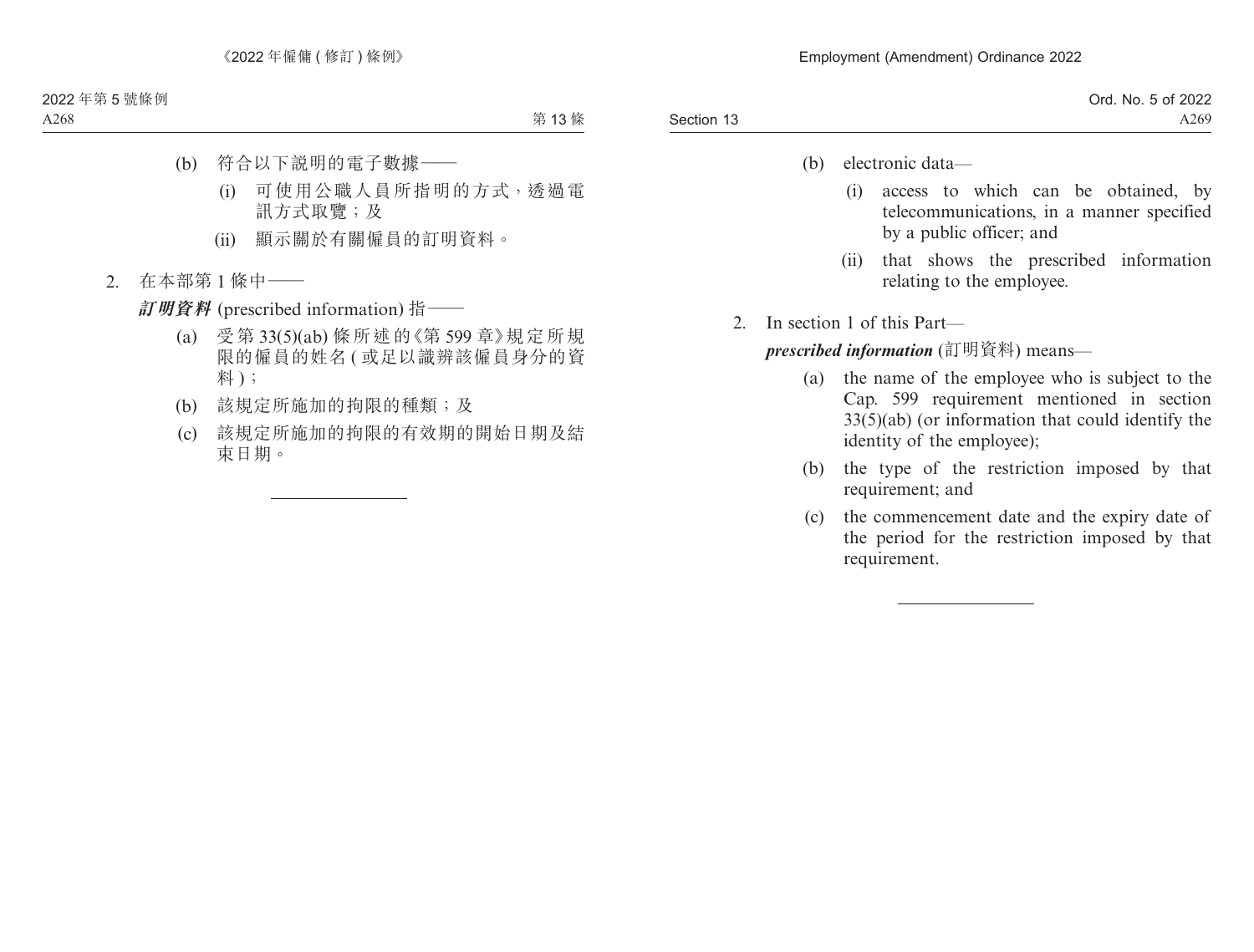# **Schedule 13**

[ss. 32KB & 68B]

# **Legitimate Vaccination Request**

## **Part 1**

## **Conditions**

- 1. The request is one that requests the employee to produce, within 56 days from the date of the making of the request (*compliance period*), to the employer—
	- (a) if the place of work is situated in any premises, or if the place of work is a public transport carrier, in respect of which a Cap. 599L direction is in force—a record, document or information showing that the employee has, in relation to the premises or the carrier, been vaccinated in the specified manner for the purposes of the direction within the meaning of the Vaccine Pass Regulation; or
	- (b) a record, document or information showing that—
		- (i) if the Government, by any means other than a Cap. 599L direction, imposes a requirement (or makes a recommendation) that persons who perform a particular kind of work are to be (or should be) administered with a certain number of dose of a vaccine as defined by section 2 of the Prevention and Control of Disease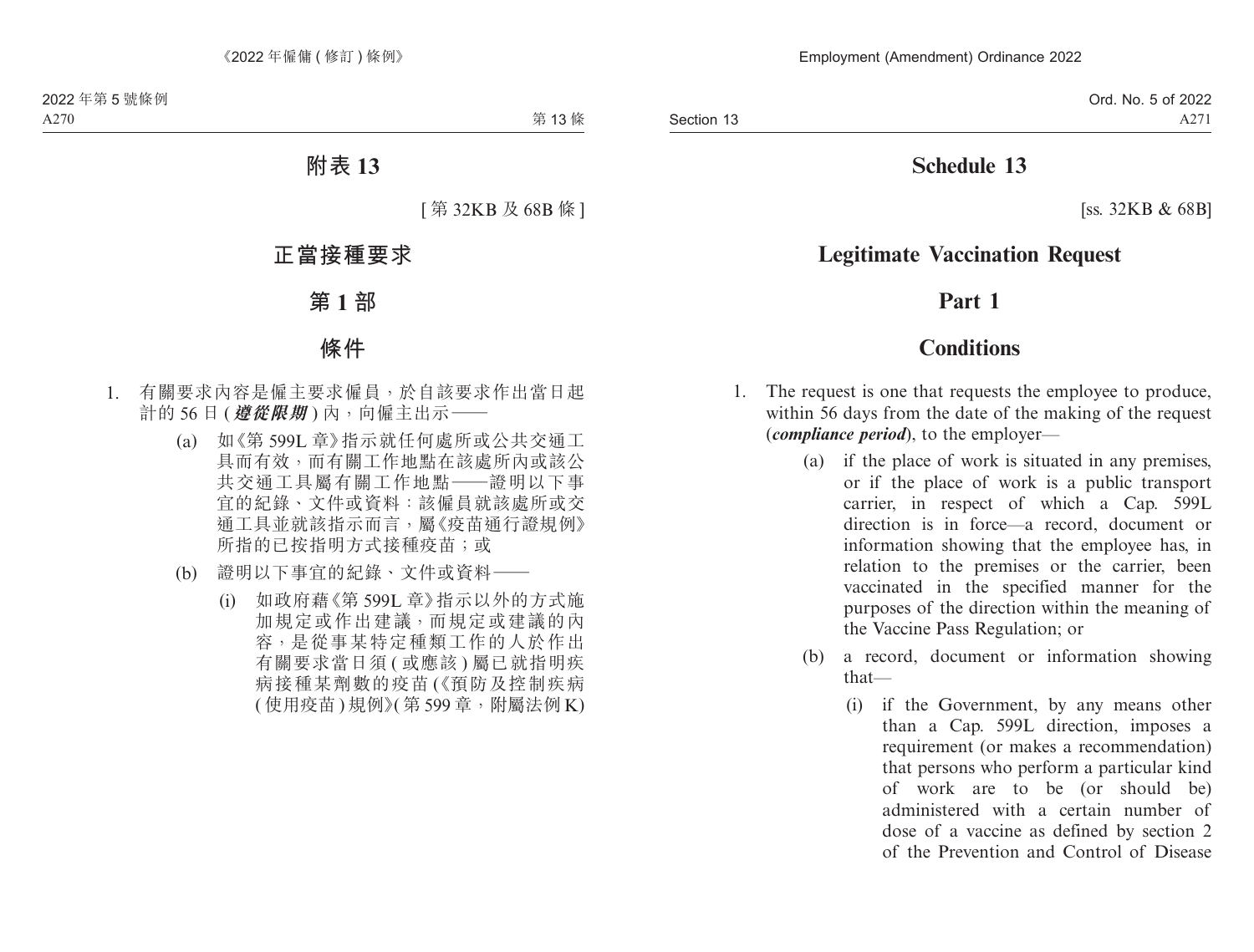(Use of Vaccines) Regulation (Cap. 599 sub. leg. K) (*vaccine*) in relation to the specified disease as at the date of the making of the request, and the work performed by the employee falls within that kind of work—the employee has been administered with that number of dose of the vaccine; or

- (ii) if no Cap. 599L direction or a requirement or recommendation mentioned in subparagraph (i) applies to the employee the employee has been administered with at least one dose of the vaccine.
- 2. When making the request, the employer reasonably believes, having regard to the nature of the employee's work and the related operational requirements, that if the employee contracts the specified disease, the persons with whom the employee may come into face-to-face contact when the employee performs the employee's work will be exposed to the risk of infection.
- 3. The request is not made to an employee—
	- (a) if section  $1(a)$  or  $(b)(i)$  of this Part applies in relation to the employee—who is a person referred to in section 5(2) of the Vaccine Pass Regulation; or
	- (b) if section  $1(b)(ii)$  of this Part applies in relation to the employee—
		- (i) who is pregnant;
		- (ii) who is breastfeeding;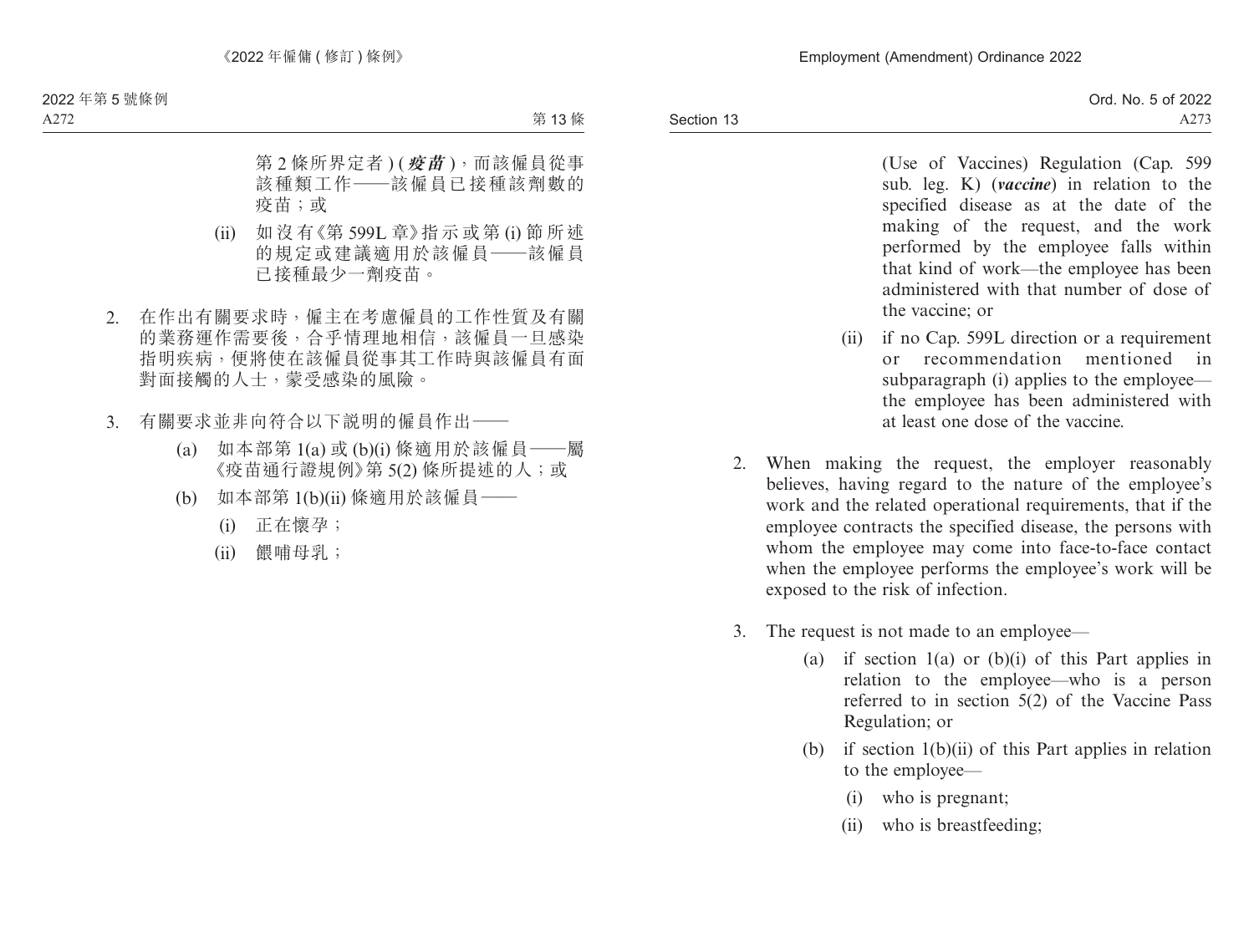- (iii) who is issued with a specified medical exemption certificate within the meaning of section 17 of the Vaccine Pass Regulation showing that it is unsuitable for the employee to get vaccinated during the compliance period; or
- (iv) in relation to whom all of the following conditions are met—
	- (A) the employee holds a proof of discharge or recovery issued by a person specified by the Director certifying that the employee was diagnosed on a particular date as having contracted the specified disease;
	- (B) that date falls within 6 months before the date on which the request is proposed to be made.

# **Part 2**

# **Interpretation**

- 1. In this Schedule—
	- *Cap. 599L direction* (《第599L章》指示) means a direction issued under section 3(1) of the Vaccine Pass Regulation;
	- *specified disease* (指明疾病) means the coronavirus disease 2019 (COVID-19), which is specified in item 8A of Schedule 1 to the Prevention and Control of Disease Ordinance (Cap. 599);